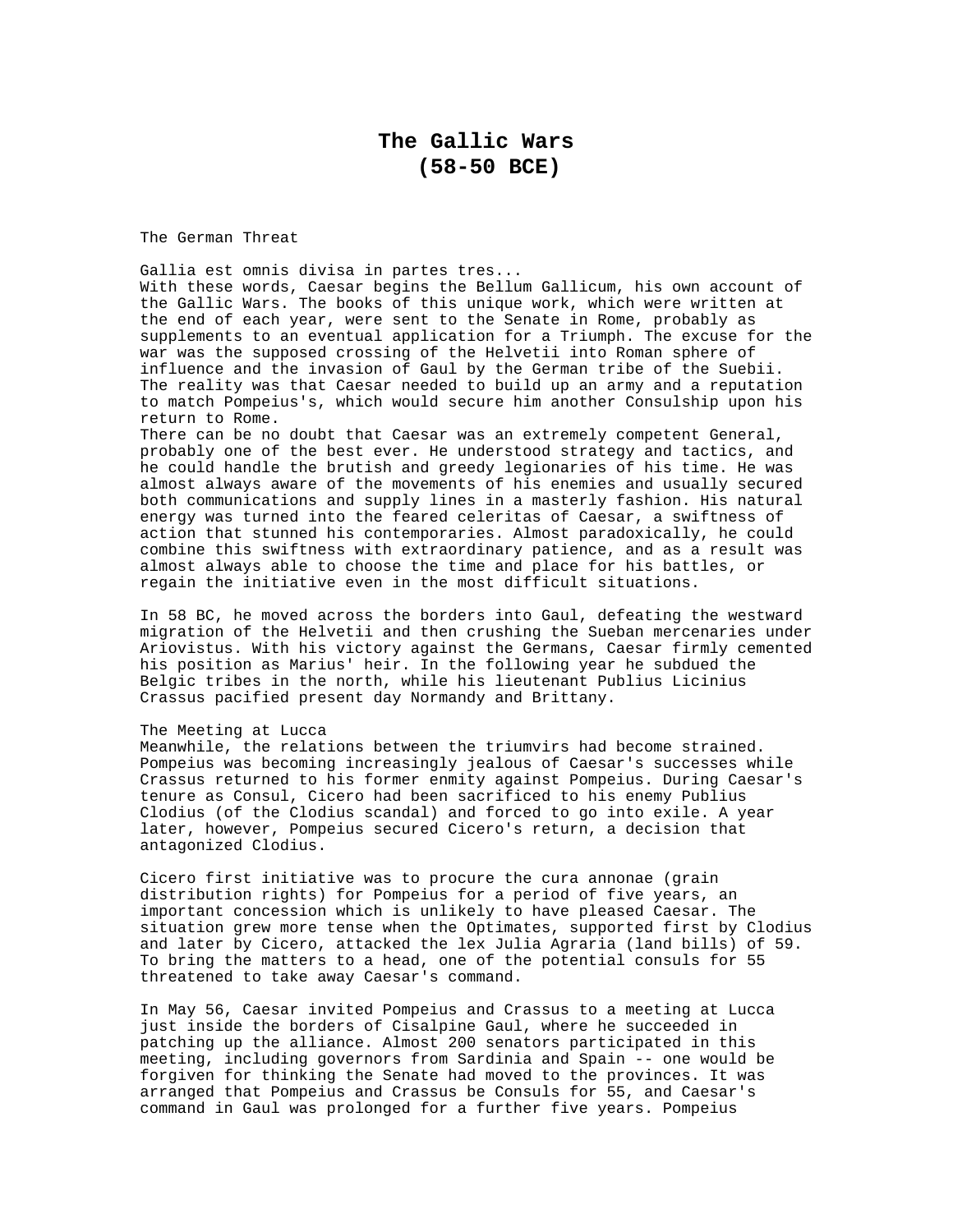received a five-year term in Spain and Crassus a similar tenure in Syria. In addition, it was agreed that Caesar would be allowed a second term as Consul upon the termination of his Gallic command.

Despite bitter resistance from Cato and the Optimates, the elections of Crassus and Pompeius were secured and Caesar's command prolonged, after which Crassus travelled to the east leaving Pompeius to take on the duties of Consul alone. But by the end of the year Pompeius had difficulties controlling the Consular elections for 54. However skilled Pompeius might be on the battlefield, his skills did not extend to the political arena.

## Further Operations - The Channel Crossings

In 56 BC, the operations in Brittany continued. The Veneti had revolted, supported by the Morini and Menapii from the Lower Rhine region. Caesar destroyed the Veneti and the next year conquored the Morini and Menapii and virtually exterminated two German tribes, the Usipetes and Tencteri, who had crossed the Rhine to help the rebels. He then bridged the Rhine and raided Germany before crossing the Channel to Britain. The Roman people, duly impressed by these feats, voted him twenty days of public thanksgiving.

The reality was that things were beginning to get out of hand. His expeditions to Germany and Britain had both been brief and Gaul was still far from pacified. It must have been dawning on him that something more than his previous (almost terrorist-like) lightning strikes would be required, if he were to subdue the Celts. Nevertheless, he prepared to launch a new expedition on Britain the next year.

800 ships and 5 Legions were invested in the second Channel crossing, a record which would stand until the Normandy landings of the Second World War. But as Plutarch laconically tells:

He passed thither twice from that part of Gaul which lies over against it, and in several battles which he fought did more hurt to the enemy than service to himself, for the islanders were so miserably poor that they had nothing worth being plundered of. When he found himself unable to put such an end to the war as he wished, he was content to take hostages from the king, and to impose a tribute, and then quitted the island. (Plutarch)

Caesar's return to Gaul marks a turning point in his life, and a period of personal crisis. In the letters waiting upon his return are news of the deaths of two of the most important people in his life - his daughter Julia, and his mother Aurelia. The short-term effects of his personal loss are visible in the careless dispositions of his armies for winter quarters. This uncharacteristic lapse forces him into a very circumstantial and untrustworthy, but meticulous explanation for the disposition of his troops in the winter of 54. But the facts are unavoidable, his sloppiness cost the lives of 15 cohorts, or at least 10000 men. He drowned his sorrow in the blood of the Gauls, waging a war of extermination against the rebellious Eburones and bridging the Rhine for a second raid.

## **via http://www.referate-online.com**

Politically, the death of Julia meant that the bonds between Pompeius and Caesar were weakened. Pompeius refused further offers of marriage with women within Caesar's family, choosing instead to marry Cornelia, daughter of the Optimate Metellus Scipio. Pompeius lingered in his villa on the outskirts, making no effort to stop the growing anarchy. Street violence made elections impossible, and as early as 54, there was talk